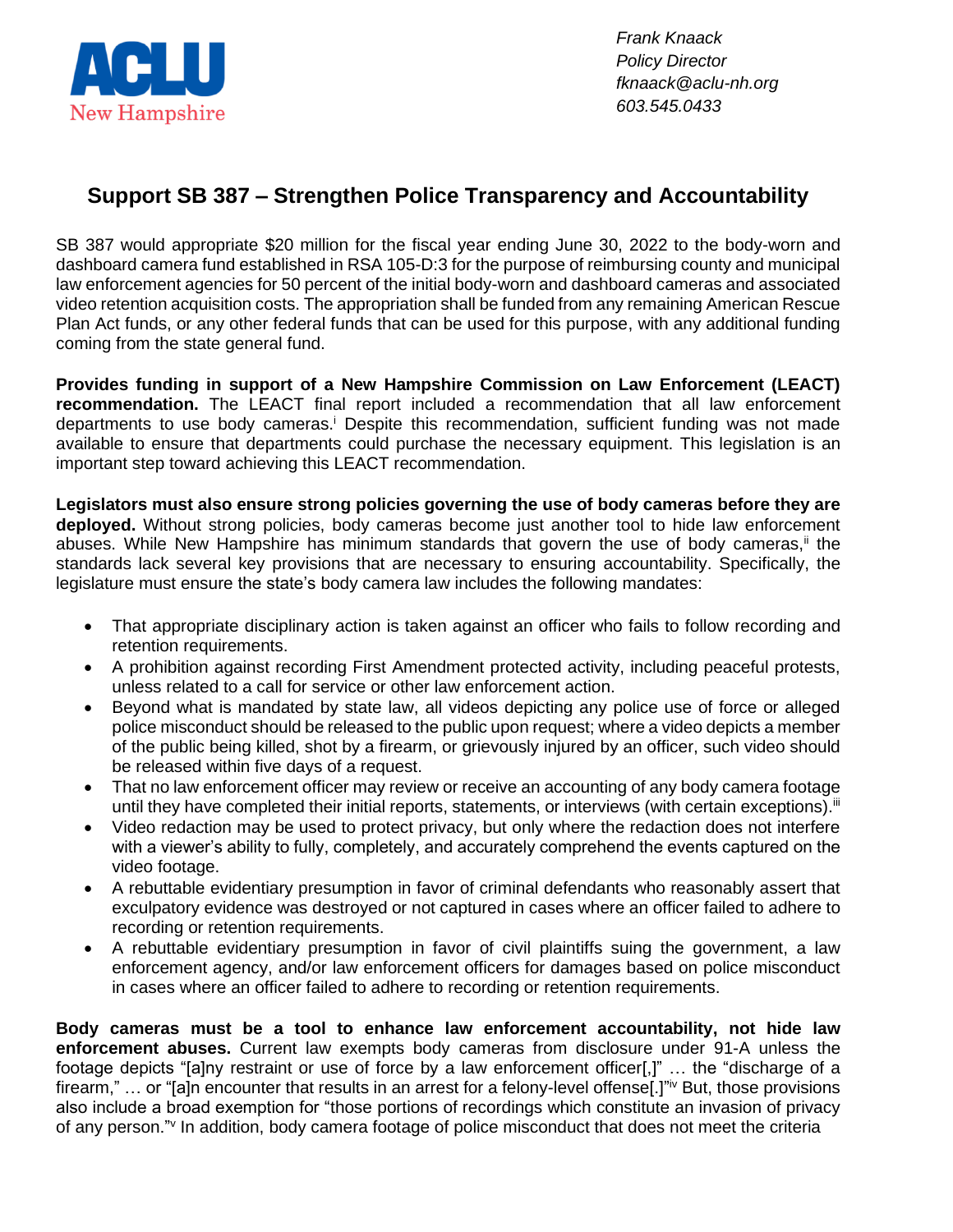above is exempt from disclosure. Because of these exemptions, law enforcement can, in certain cases, decide what video footage they want to release or keep secret. When law enforcement have the power to protect themselves instead of serving the public interest, they undermine the very purpose of deploying body cams in the first place. Setting the right balance between privacy and transparency in public access is tricky, but some situations are clear: when the video captures a critical incident (such as a serious use of force), when there are allegations of misconduct regarding the interaction captured on video, or when the subject of the video requests it, camera video should be released. Legislators must ensure body cameras are a tool to increase law enforcement transparency and accountability.

**Current New Hampshire law undermines the integrity of the investigatory process.** Under current law, officers may review their body camera footage prior to preparing their reports or statement of events, including in instances where an officer killed a person, unless the local agency prohibits it. $\vee$  Officers involved in a critical incident like a shooting or facing charges of misconduct should not be permitted to view footage of the incident before making a statement or writing an initial report. Police do not show video evidence to other subjects or witnesses before taking their statements, and for good reasons. First, cognitive science has demonstrated that watching video of an incident actually changes a person's memory. Second, persons intent on providing misleading statements would be advantaged to know what falsities would and would not be disproven by body camera footage. Officers should watch the video after their initial statement and then have the chance to offer additional information and context. Because they may not remember a stressful incident perfectly, omissions or inconsistencies in their initial account shouldn't be grounds for discipline without evidence they intended to mislead. This would provide the fullest picture of what happened without tainting officers' initial recollection or creating the perception that body cameras are being used to cover up misconduct rather than to hold officers accountable.

**Body Cameras are not a solution to police violence.** As we have seen across the country, the introduction of police body cameras has not stopped police violence. Vii Contrary to what we see on television, in reality law enforcement spend the vast majority of their time policing low level offenses like drug possession and having an open container of alcohol. Of the approximately 10 million arrests each year, only about five percent are for serious offenses like murder, rape, and aggravated assault. Vill The vast majority of arrests are for low level things like "drug abuse violations" and disorderly conduct. <sup>ix</sup> New Hampshire is not far off the national numbers. For example, as the Vera Institute for Justice found, "[i]n 2018, the Manchester Police Department made 4,142 arrests. Like most departments around the country, the majority of these arrests were not made for serious violent incidents, but instead for low level offenses. In fact, 84 percent of the 4,142 arrests in 2018 in Manchester were made for non-serious non-violent charges. These arrests are often made in response to situations that do not require police presence." x The only way to reduce police violence and make our communities safer and stronger is to reduce the size, scope, and role of law enforcement and invest in our communities. Can body cameras, if governed by proper policies, improve police transparency and accountability? Perhaps, to a modest degree. Can they bring about significant improvements to the inequities and violence that plague modern policing? No.

## **Legislators should fund body cameras and ensure the state's body camera law strengthens law enforcement transparency and accountability.**

## **Legislators must also rethink the role of policing in our society.**

The ACLU's model body camera policy can be found at: [https://www.aclu.org/other/model-act](https://www.aclu.org/other/model-act-regulating-use-wearable-body-cameras-law-enforcement)[regulating-use-wearable-body-cameras-law-enforcement.](https://www.aclu.org/other/model-act-regulating-use-wearable-body-cameras-law-enforcement)